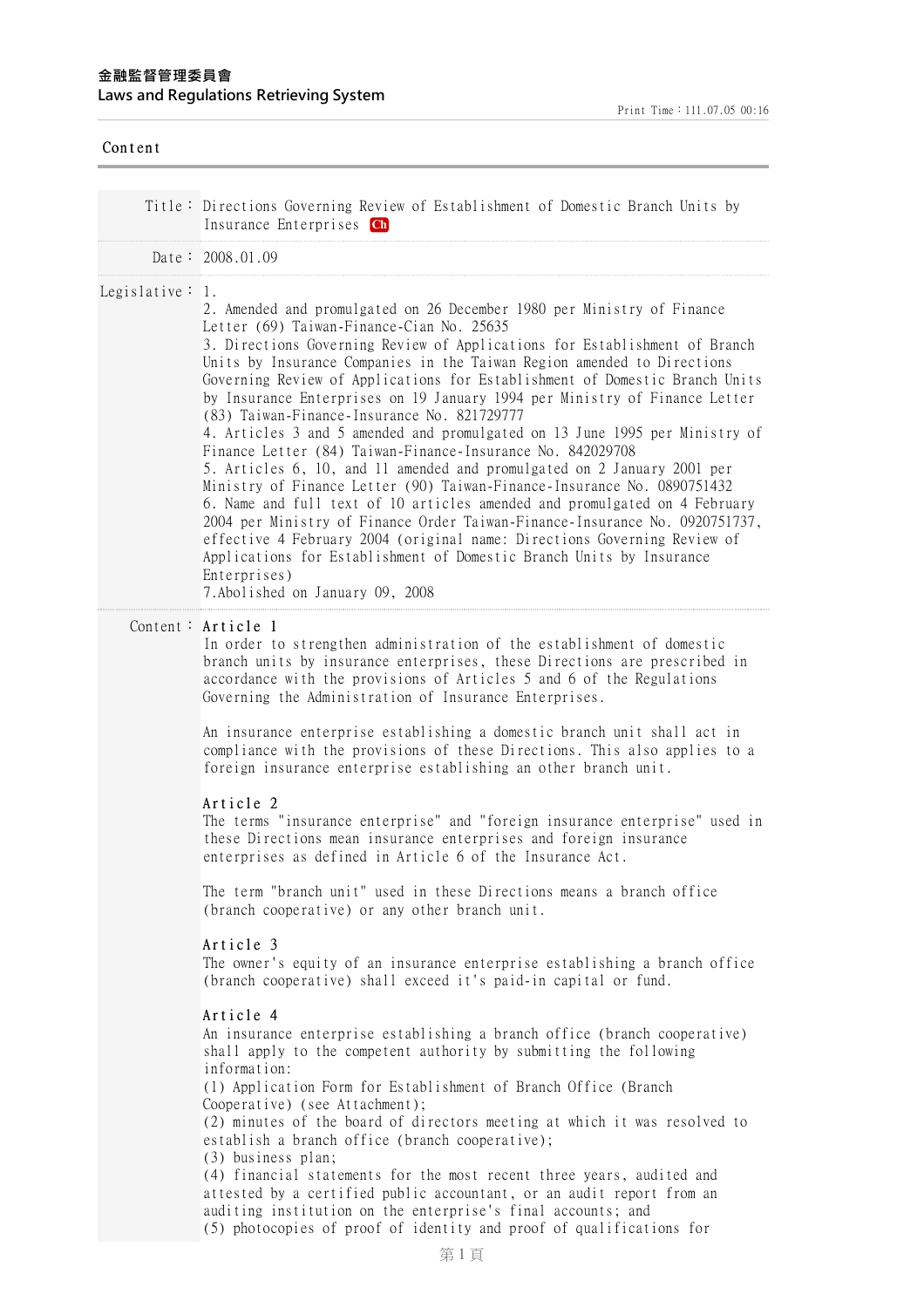managers, underwriters, and claims adjustors.

## Article 5

For an insurance enterprise establishing a branch office (branch cooperative), there must not exist any of the following circumstances: (1) Has been reprimanded by the competent authority for a deficiency in its financial operations and has not yet taken effectual corrective measures. (2) Has been punished in the most recent half-year for violating the Insurance Act, or for violating an order issued under authority of the Insurance Act.

(3) A responsible person has been convicted and sentenced within the past year by a final and unappealable judgment to punishment for willful criminal conduct on the job.

(4) The business plan of a branch unit is clearly not well thought out, or the qualifications of someone intended to serve as a responsible person do not satisfy requirements.

(5) There are other circumstances that are likely to hinder sound business management, or that do not comply with requirements of insurance policy.

#### Article 6

An insurance enterprise moving or closing a branch office (branch cooperative) shall submit to the competent authority the minutes of board of directors meeting together with an explanation of the reasons for moving or closing the branch, for review and approval by the competent authority. Where the insurance enterprise holds a branch office (branch cooperative) business license, it shall also apply to have the license reissued or surrender the license for cancellation.

## Article 7

Where an insurance enterprise or foreign insurance enterprise establishes, moves, or closes an other branch unit, or where the name, affiliation, or responsible person of an other branch unit is changed, such application or change shall be registered with the insurance industry association to which the enterprise belongs.

Directions governing the management and registration of other branch units of insurance enterprises are to be formulated and reported to the competent authority for recordation by the insurance industry association to which the enterprise belongs. Information regarding registrations shall be compiled and forwarded periodically to the competent authority.

### Article 8

The responsible person of an other branch unit of an insurance enterprise shall possess qualification of being an insurance solicitor, and shall further possess one of the following qualifications:

(1) Has graduated from a senior high school (senior vocational high school) or possesses an equivalent academic qualification, and has worked for three years or more in insurance enterprise.

(2) Has graduated from a senior high school (senior vocational high school) or possesses an equivalent academic qualification, and has worked for three years or more in administration or supervision of the insurance enterprise. (3) Has worked for five years or more in insurance enterprise.

## Article 9

An other branch unit of an insurance enterprise shall be affiliated with one of the following institutions:

(1) The head office (head cooperative) of an insurance enterprise;

(2) A branch office (branch cooperative) of an insurance enterprise; or (3) A branch office of a foreign insurance enterprise.

The name of an other branch unit of an insurance enterprise shall indicate the institution with which it is affiliated, and the institution listed in the preceding paragraph shall be responsible for administration.

An other branch unit of an insurance enterprise may handle the following matters:

(1) accept insurance policy applications and forward application documents